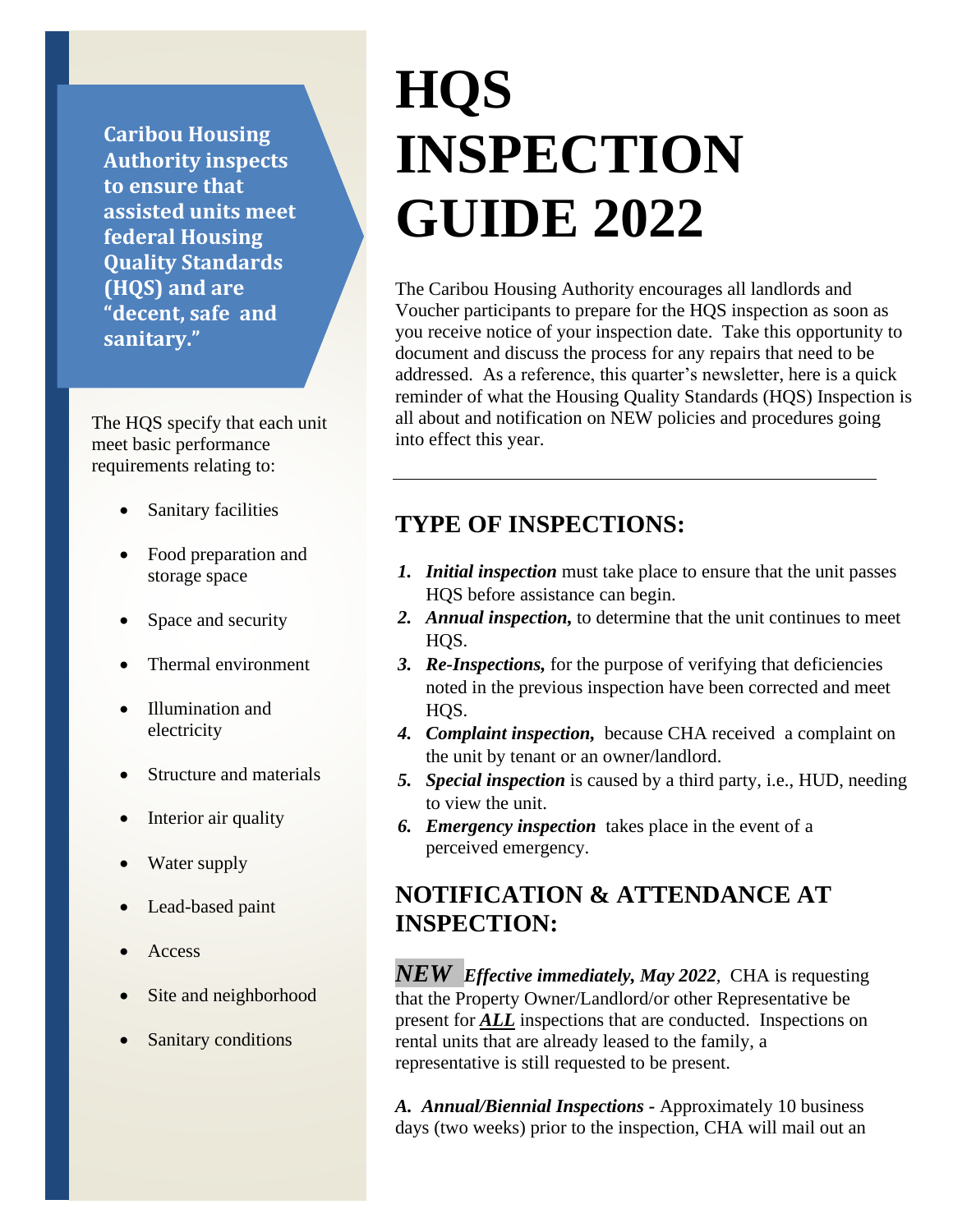appointment letter, stating the date and time of the inspection appointment.

CHA will not enter a rental unit if the family and the landlord/representative is not present.

If the family and/or the landlord misses the first scheduled appointment without requesting a new inspection date, CHA will automatically schedule a second inspection. If the family and/or landlord misses two scheduled inspections without CHA approval, CHA will consider the family and/or landlord to have violated its obligation to make the unit available for inspection and will start the termination process.

- *B. Special/Complaint Inspections -* If a participant, landlord, or government official reports or request an inspection, CHA will schedule an inspection with 5 days of notification. During a Special/Complaint or Emergency inspection, CHA will only inspect those deficiencies that were reported. However, if CHA observes other deficiencies that may be life-threatening, CHA may write those up as well.
- *C. Emergency Inspection-* If a participant, landlord, or government official reports or request an inspection, CHA will schedule an inspection with 24 to 48 hours of notification.

# **INSPECTION RESULTS/CONFIRMATION/EXTENSIONS**

The landlord and the family will be notified in writing of the results of all inspections. When an inspection identifies HQS failures, CHA will determine (1) whether the failure is a life-threatening condition and (2) whether the family or owner is responsible.

## *A. Repairs*

• **Non Life-Threatening Repairs -** CHA will send the owner and the family a written notification of the inspection results within 5 business days of the inspection. The written notice will specify who is responsible for correcting the violation, and the time frame within which the failure must be corrected. Corrections need to be made within 30 calendar days.

The notice of inspection results will inform the owner that if the conditions are not corrected within 30 days (or any CHA-approved extension), the owner's HAP will be abated in accordance with CHA policy.

- **Life-Threatening Repairs** CHA will immediately notify both parties by telephone or email. The verbal notification must be followed up in writing or email. The notice will specify who is responsible for correcting the violation. The corrective actions must be taken within 24 hours of CHA's notice.
- **Family Repairs -** Likewise, in the case of family caused deficiencies, the notice will inform the family that if corrections are not made within the specified time frame (or any CHA-approved extension, if applicable) the family's assistance will be terminated in accordance with CHA policy.

## **B.** *Confirmation of Repairs*

CHA, at their discretion may conduct a reinspection immediately following the end of the corrective period (or any CHA approved extension) or may accept an Owners' Certification (CHA form and supporting documentation).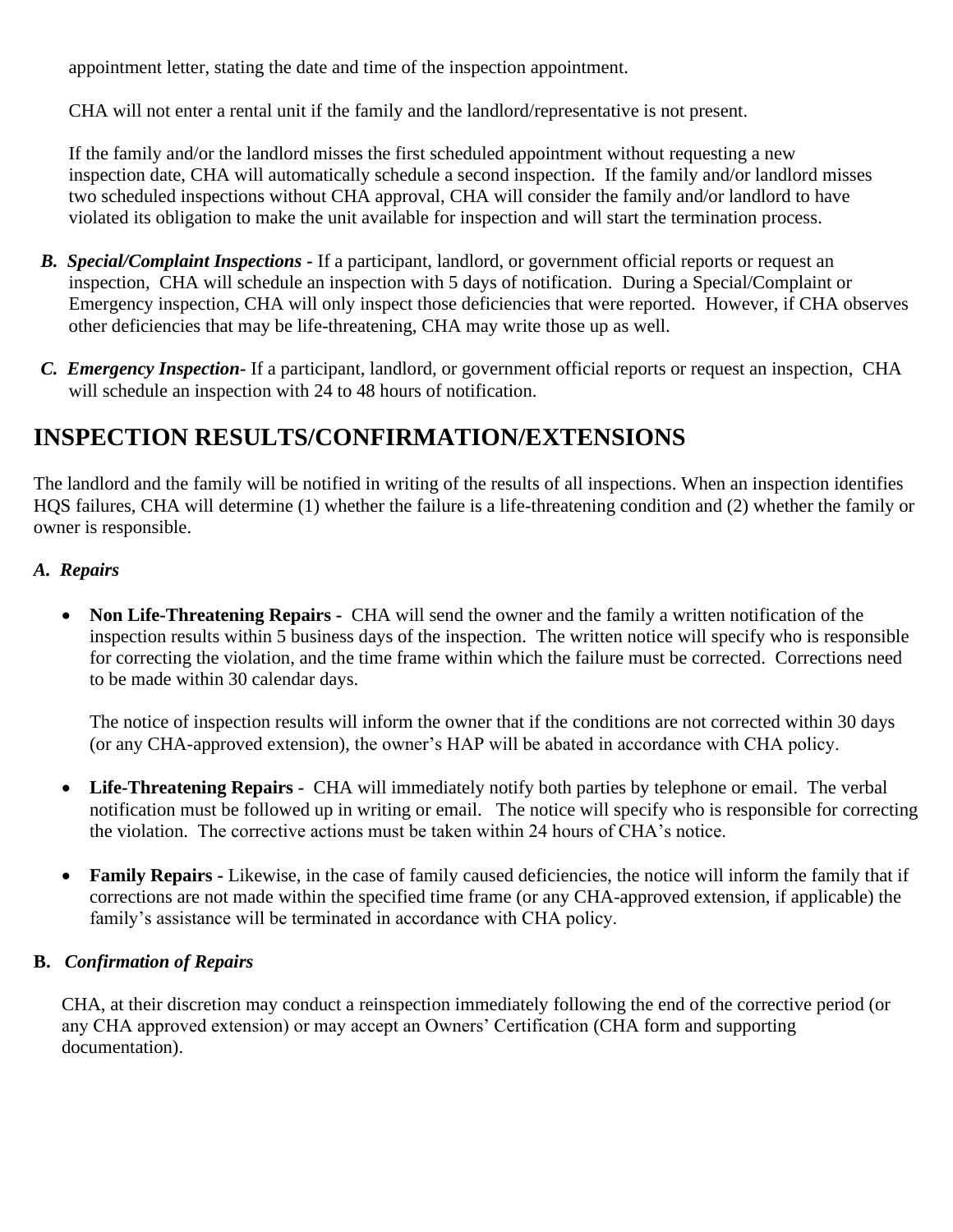#### **C.** *Extensions*

- **Non -Life Threatening -** For conditions that are not life-threatening, CHA may grant an exception to the required time frames for correcting the violation, if CHA determines that an extension is appropriate [24 CFR 982.404].
- **Life-Threatening Repairs -** For conditions that are life-threatening, CHA will not grant an exception to the required time frames for correcting the violation.

# **COMPLIANCE**

**A.** *HAP Abatement -* If an owner fails to correct HQS deficiencies by the time specified by the CHA, CHA must abate housing assistance payments no later than the first of the month following the specified correction period. No retroactive payments will be made to the owner for the period the rent was abated.

Owner rents are not abated because of HQS failures that are the family's responsibility.

During any abatement period the family continues to be responsible for its share of the rent. The owner must not seek payment from the family for abated amounts and may not use the abatement as cause for eviction.

## **B.** *Abatements & HAP Contract Termination*

The maximum length of time that a HAP Contract will be abated is 3 months (90 calendar days).

#### **C***. Termination of Voucher*

If the family fails to correct a violation within the period allowed by CHA (and any extensions), CHA will terminate the family's assistance.

If the owner carries out a repair for which the family is responsible under the lease, the owner may bill the family for the cost of the repair.

# **HOUSING QUALITY STANDARDS**

- **A.** *Must Have*: Each dwelling unit must have a minimum of a living room, kitchen area, bathroom and one living/sleeping room for every two family members.
	- *Livingroom/Sleeping Room* two outlets or one permanent light fixture and one outlet, as well as an openable window large enough to be used as an emergency exit.
	- *Kitchen Area* fully operational stove or range, a refrigerator, a sink with hot and hold water, space for storage, preparation, and serving of food, facilities for sanitary disposal of food wastes, a ceiling or wall type light fixture and one outlet.
	- *Bathroom* flush toilet, fixed sink and tub or shower with hot and cold water, an operable window or a fan vented to the outside and a ceiling or wall type permanent light fixture.

## **B.****Automatic Fail**

- Utilities not on at initial/annual/special inspection
- Unit not ready still in turnover status for initial inspection.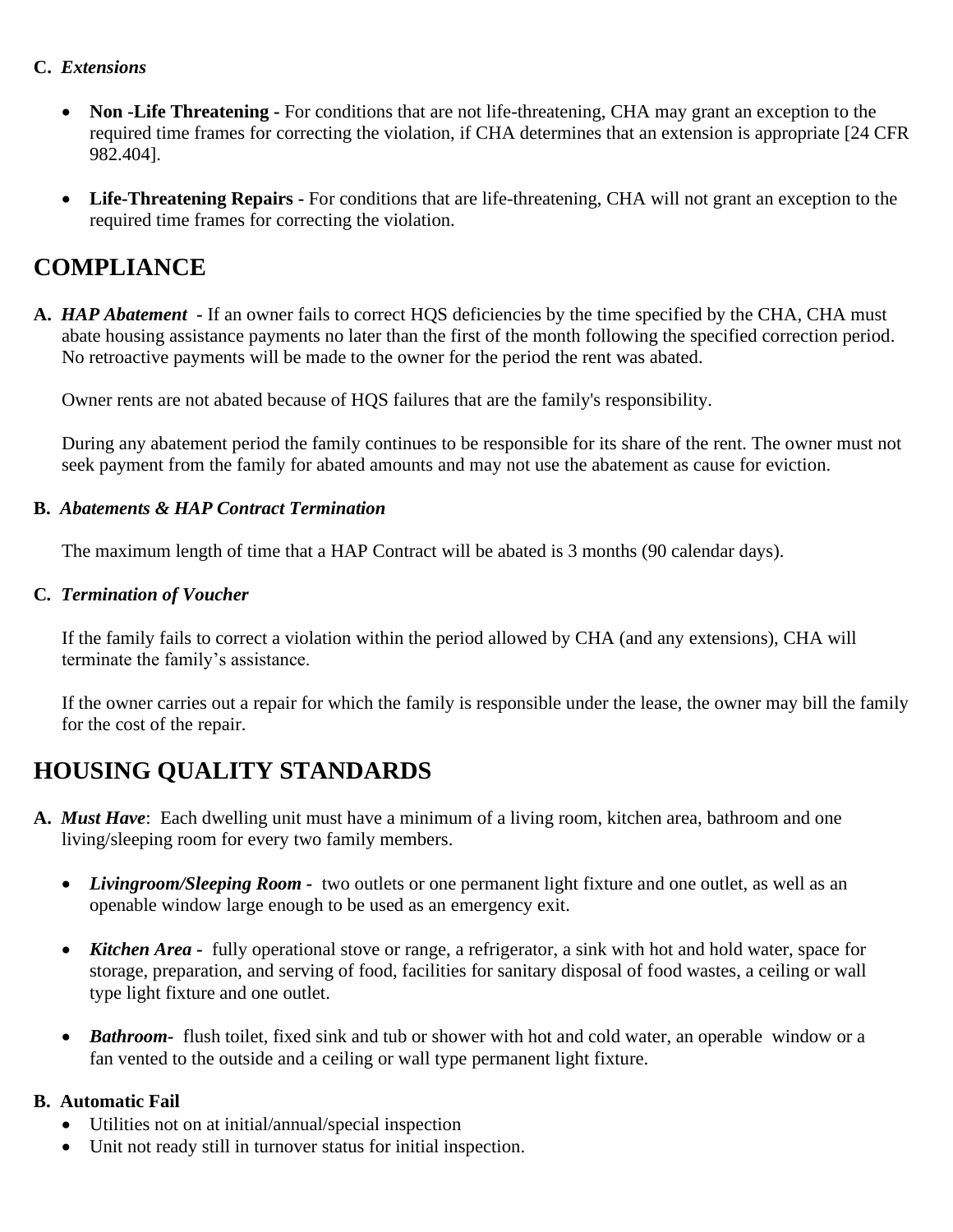| C. Common 30- Day HQS Fails<br>(Please note, this is not an all-inclusive list) |                      |                                                           |  |  |
|---------------------------------------------------------------------------------|----------------------|-----------------------------------------------------------|--|--|
| Room                                                                            | <b>Items</b>         | Fail                                                      |  |  |
| <b>Sanitary Facilities</b>                                                      | Toilet               | Worn or cracked toilet seat<br>$\bullet$                  |  |  |
|                                                                                 |                      | Work or cracked toile lid                                 |  |  |
|                                                                                 |                      | Crack in enamel                                           |  |  |
|                                                                                 | Shower/Tub           | Cracked/missing caulking<br>٠                             |  |  |
|                                                                                 |                      | Crack in enamel<br>$\bullet$                              |  |  |
|                                                                                 |                      | Shower head flange not secure                             |  |  |
|                                                                                 | Bathroom sink        | Missing gas trap<br>$\bullet$                             |  |  |
|                                                                                 |                      |                                                           |  |  |
| Food Preparation and Refuse Disposal                                            | Stove / Range        | Missing/broken knobs<br>$\bullet$                         |  |  |
|                                                                                 |                      | Missing/broken heating element(s)<br>٠                    |  |  |
|                                                                                 |                      | Missing/broken burner(s)<br>٠                             |  |  |
|                                                                                 |                      | Missing drip pans                                         |  |  |
|                                                                                 |                      | Doesn't heat                                              |  |  |
|                                                                                 | Refrigerator         | Missing/cracked gaskets<br>$\bullet$                      |  |  |
|                                                                                 |                      | Doesn't keep food cold/frozen<br>٠                        |  |  |
|                                                                                 | Countertop           | Cracks/holes in countertop<br>$\bullet$                   |  |  |
|                                                                                 | <b>Drawers</b>       | Missing/broken<br>$\bullet$                               |  |  |
|                                                                                 | Cupboards            | Broken doors/shelves<br>$\bullet$                         |  |  |
|                                                                                 |                      |                                                           |  |  |
| <b>Illumination and Electrical</b>                                              | Lights               | Missing globes on light fixtures mean to<br>٠             |  |  |
|                                                                                 |                      | have globe                                                |  |  |
|                                                                                 |                      | Missing/cracked switch plate<br>$\bullet$                 |  |  |
|                                                                                 | Electrical           | Missing/cracked outlet cover<br>$\bullet$                 |  |  |
|                                                                                 |                      | Extension cord used as permeant wiring<br>٠               |  |  |
|                                                                                 |                      | Non-GFCI outlet within 6' of any water<br>$\bullet$       |  |  |
|                                                                                 |                      | source, not tripping properly or not labeled              |  |  |
|                                                                                 |                      |                                                           |  |  |
| Space and Security                                                              | <b>Exterior Door</b> | Missing/broken trim<br>$\bullet$                          |  |  |
|                                                                                 |                      | Missing/broken threshold                                  |  |  |
|                                                                                 |                      | Doesn't lock as intended                                  |  |  |
|                                                                                 |                      | Missing/cracked weatherstripping<br>٠                     |  |  |
|                                                                                 | <b>Interior Door</b> | Missing/broken trim<br>$\bullet$                          |  |  |
|                                                                                 |                      | Missing/broken doorknob<br>٠                              |  |  |
|                                                                                 |                      | Hole in door                                              |  |  |
|                                                                                 |                      | Inoperable door<br>٠                                      |  |  |
|                                                                                 | <b>Closet Door</b>   | Missing/inoperable if designed for a door<br>$\bullet$    |  |  |
|                                                                                 | Windows              | Missing/broken locks on first floor/basement<br>$\bullet$ |  |  |
|                                                                                 |                      | windows                                                   |  |  |
|                                                                                 |                      | Won't open as intended<br>٠                               |  |  |
|                                                                                 |                      | Won't stay open without being held open<br>$\bullet$      |  |  |
|                                                                                 |                      | Won't close as intended (push)                            |  |  |
|                                                                                 |                      |                                                           |  |  |
|                                                                                 |                      | Missing/broken/cracked windowpanes                        |  |  |
|                                                                                 |                      | Missing/broken window trim<br>٠                           |  |  |
| <b>Structure and Materials</b>                                                  |                      |                                                           |  |  |
|                                                                                 | Ceiling              | Holes, cracked, loose surface material,<br>$\bullet$      |  |  |
|                                                                                 |                      | buckling, Missing/stained tiles                           |  |  |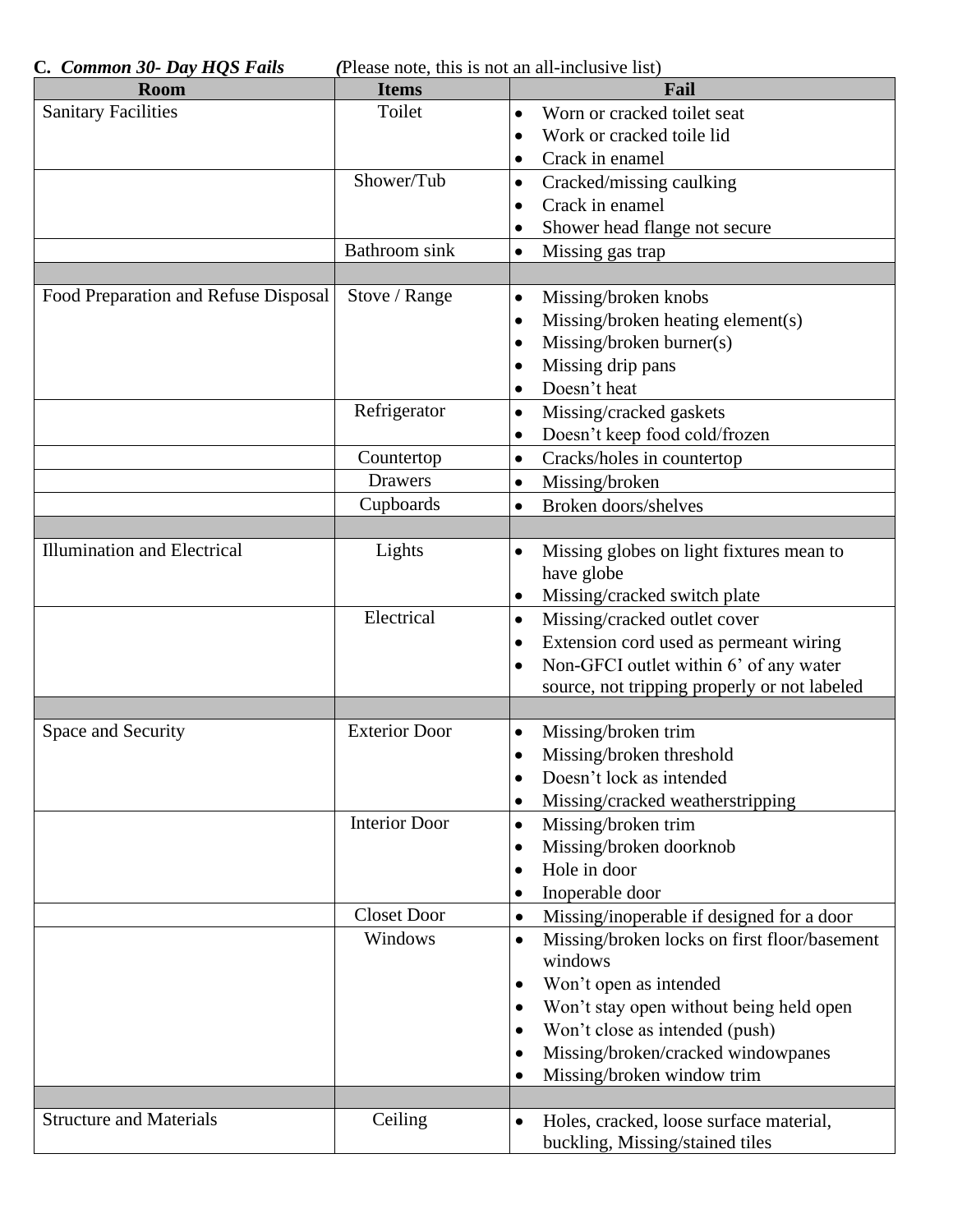|                            | Floor                | Holes, cracked, loose surface material,                    |
|----------------------------|----------------------|------------------------------------------------------------|
|                            |                      | buckling,                                                  |
|                            |                      | Missing carpet or other flooring<br>٠                      |
|                            |                      | Flooring worn out completely<br>$\bullet$                  |
|                            |                      | Missing trim or base shoe<br>٠                             |
|                            | Windows              | Missing/broken/cracked windows panes<br>$\bullet$          |
|                            |                      |                                                            |
|                            |                      | Missing/broken trim<br>٠                                   |
|                            |                      | If present, torn screens<br>٠                              |
|                            |                      | If in tub/shower, missing safety glass<br>٠                |
|                            | Exterior &           | Loose/broken/ missing steps<br>$\bullet$                   |
|                            | Exterior             | Missing/insecure railings                                  |
|                            | Stairs/Porches/      | Missing/insecure sections of vertical railing<br>$\bullet$ |
|                            | Walkway              | Ripped/torn/frayed stair covering or flooring              |
|                            |                      | Exposed sides of stairs more than 3 steps<br>$\bullet$     |
|                            |                      | Cracked/broken concrete walks/steps/patios<br>٠            |
|                            | Roof                 | Missing/curled shingles<br>$\bullet$                       |
|                            | Gutters/             | Missing hangers<br>$\bullet$                               |
|                            | Downspouts           | Rot/peeling paint/excessive rust<br>٠                      |
|                            | <b>Exterior Wall</b> | Leaning/buckling, sagging, holes, defects<br>$\bullet$     |
|                            |                      |                                                            |
|                            |                      | Sign of vermin or birds' infestation<br>$\bullet$          |
|                            |                      | Chipped/peeling paint<br>$\bullet$                         |
|                            |                      | Cracks/falling or missing masonry, rotten,                 |
|                            |                      | splintered, or split woodwork                              |
|                            | Chimney              | Seriously leaning, missing bricks or<br>$\bullet$          |
|                            |                      | mortar                                                     |
|                            |                      |                                                            |
| <b>Thermal Environment</b> | Heat                 | Missing annual service tag<br>$\bullet$                    |
|                            |                      | If present, annual inspect action and<br>$\bullet$         |
|                            |                      | certification on fireplace                                 |
|                            |                      |                                                            |
| Indoor Air Quality         | Air Pollution        |                                                            |
|                            |                      |                                                            |
| <b>Water Supply</b>        |                      |                                                            |
|                            |                      |                                                            |
| Site and Neighborhood      |                      | Dangerous walks or steps; instability;<br>٠                |
|                            |                      | flooding, poor drainage, septic tank back-ups              |
|                            |                      | or sewage hazards; abnormal air pollution,                 |
|                            |                      | excessive accumulations of trash; junk cars,               |
|                            |                      | glass/metal/lumber/, furniture, vermin or                  |
|                            |                      | rodent infestation; or fire hazards laying                 |
|                            |                      | around exterior of unit.                                   |
|                            | Garage/Shed          | * Must pass same criteria of rental unit, if               |
|                            |                      | family has access to it or in proximity of                 |
|                            |                      | rental unit.                                               |
|                            |                      |                                                            |
| <b>Sanitary Conditions</b> | Vermin/Rodent        | Bed bugs, fruit flies, carpenter ants.<br>$\bullet$        |
|                            | Debris/Garbage       | Paper, clothes, dishes, garbage laying around<br>$\bullet$ |
|                            |                      |                                                            |
|                            |                      |                                                            |
|                            | <b>Fecal Mater</b>   | Animal waste<br>$\bullet$                                  |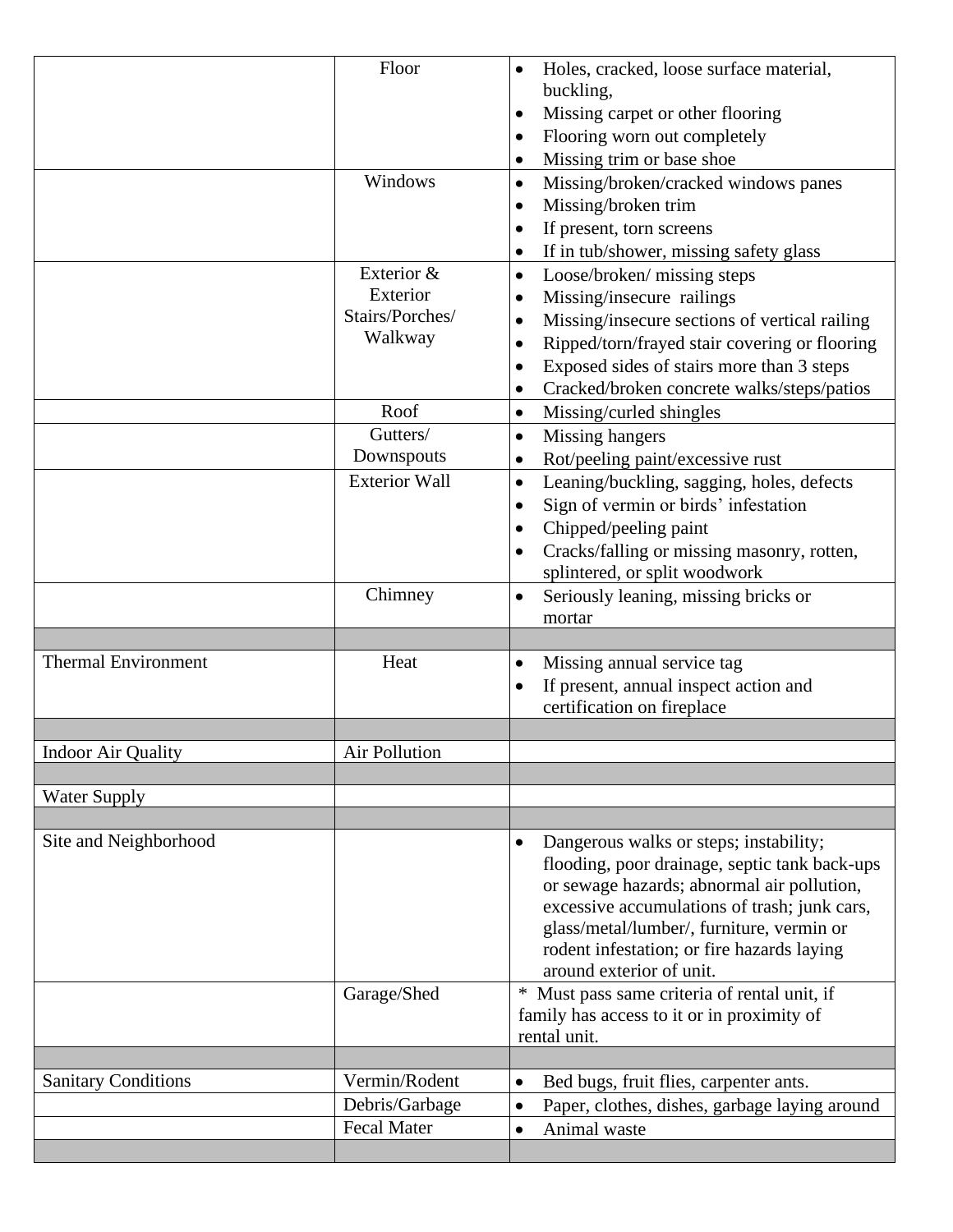#### **D.** *Common 24-Hour Fails*

| Room                               | <b>Items</b>         | Fail                                                      |
|------------------------------------|----------------------|-----------------------------------------------------------|
| <b>Illumination and Electrical</b> | Lights               | Missing lightbulbs in open sockets<br>$\bullet$           |
|                                    | Electrical           | <b>Exposed</b> wires<br>٠                                 |
|                                    |                      | Open junction box<br>٠                                    |
|                                    |                      | Missing breaker or blank in electrical box<br>$\bullet$   |
|                                    |                      |                                                           |
| <b>Thermal Environment</b>         | Heat                 | Not capable/maintain interior temperature of<br>$\bullet$ |
|                                    |                      | 68 F between Oct 1 and May 1                              |
|                                    |                      | Un-vented room heater<br>$\bullet$                        |
|                                    |                      |                                                           |
| <b>Indoor Air Quality</b>          | <b>Air Pollution</b> | Carbon Monoxide, sewer gas, fuel gas, misc.<br>$\bullet$  |
|                                    |                      |                                                           |
| <b>Smoke Detectors</b>             |                      | Missing/non-functioning smoke detector<br>$\bullet$       |
|                                    |                      | Not hard-weird                                            |
|                                    |                      | Dead battery                                              |
|                                    |                      | Removed from wall/ceiling                                 |
|                                    |                      | Improper placement                                        |
|                                    |                      | Covered by cloth/paper/furniture.<br>$\bullet$            |
|                                    |                      |                                                           |
| <b>Carbon Monoxide Detector</b>    |                      | Missing/non-functioning smoke detector<br>$\bullet$       |
|                                    |                      | Dead battery                                              |
|                                    |                      | Removed from wall/ceiling<br>$\bullet$                    |
|                                    |                      | Improper placement<br>$\bullet$                           |
|                                    |                      | Covered by cloth/paper/furniture                          |
|                                    |                      |                                                           |
| <b>Gas Detector</b>                |                      | Missing/inoperable detector<br>$\bullet$                  |
|                                    |                      |                                                           |
| 911 Number                         |                      | Missing/improper size/improper color<br>$\bullet$         |
|                                    |                      | of building and/or unit number                            |

## *NEW : Housekeeping*

## *Effective immediately*

- All sinks and tubs/showers must be free of clothing, dishes, other items.
- All stoves must be free of dishes, pots/pans, burner covers.
- Items on countertops blocking access to outlets, must be free and clear.
- There must be at least 36 inches /3 feet of walking space throughout the unit.
- Windows must be available to inspect
- Heat registers must be available to inspect.
- All exterior doors must be accessible
- Windows in bedrooms must be accessible.
- Unit must be clean, no excess garbage, clothing, papers, etc. laying around.

## *NEW : Additional Requirement*

*Effective immediately* new items that the CHA inspector will be looking for and/or need access to:

- Access to basements and utility rooms (i.e., laundry rooms, furnace rooms, etc.)
- Inspector may choose not to conduct inspection if unit contains any health/safety hazards, etc.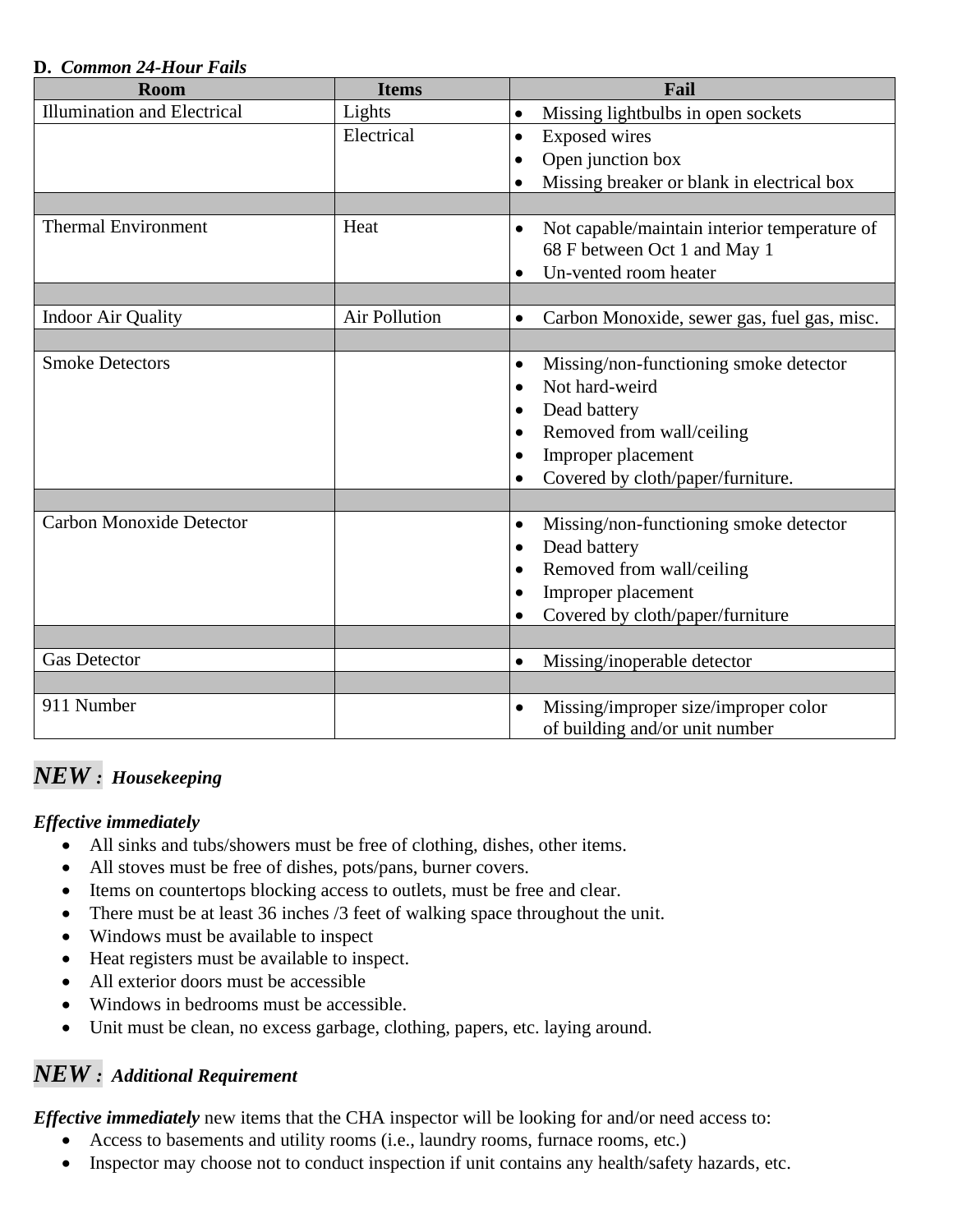

# **Smoke Detector and Carbon Monoxide Detector Requirements for Single-Family and Multi-Family Building Rentals**

## **updated 06/15/2018**

The information below summarizes the general requirements currently in law and code for installation, placement and maintenance of smoke detector and carbon monoxide (CO) detectors in existing rentals in Maine. For more information, you can view the smoke detector law online at: [Title 25, §2464: Smoke](http://www.mainelegislature.org/legis/statutes/25/title25sec2464.html)  [detectors](http://www.mainelegislature.org/legis/statutes/25/title25sec2464.html) [a](http://www.mainelegislature.org/legis/statutes/25/title25sec2464.html)nd the CO detector law online at: [Title 25, §2468: Carbon monoxide detectors](http://www.mainelegislature.org/legis/statutes/25/title25sec2468.html).

## **SMOKE DETECTORS**

## *Existing Single-Family Rental:*

- **\*\*** Detectors must be hard-wired with a battery backup, or
- \*\* Detectors may be 10-year sealed, tamper-resistant, battery-powered smoke detectors.

Locations where detectors should be placed:

- In each bedroom
- In the area of each bedroom (in the hallway or in the room you travel through to reach a bedroom)
- All levels of the building (basement, main floor, each additional floor)

## *Existing Multi-Family Rentals*

**\*\*** Detectors must be hard-wired with a battery backup.

Locations where detectors should be placed:

- In the area of each bedroom (in the hallway or in the room you travel through to reach a bedroom)
- All levels of the building (basement, main floor, each additional floor)
- An apartment building more than 3 stories in height must have hard-wired smoke detectors in hallways and corridors.

## *Placement of Smoke Detector(s)*

- If mounted on ceiling, then must be greater than 4 inches from the wall.
- If mounted on the wall, then it cannot be closer than 4 inches or greater than 12 inches from the ceiling.

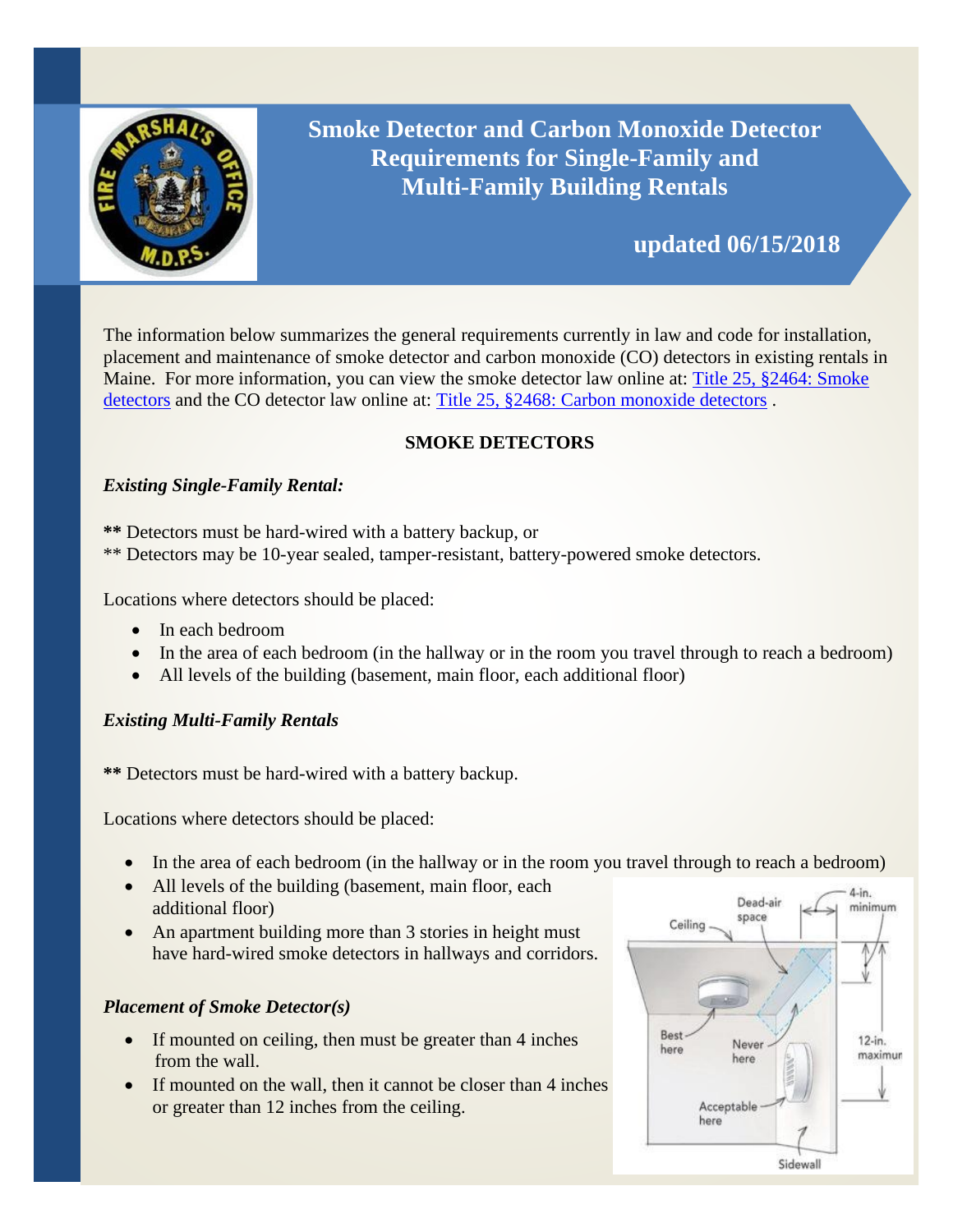(continued.)

#### **CARBON MONOXIDE DETECTORS**

#### *Single-Family Rental and Multi-Family Rentals*

**\*\*** Required detectors shall be powered by:

- Both the electrical service in the building and a battery;
	- o Either plugged into an electrical outlet or hardwired
- A nonreplaceable 10-years battery; or
- Part of a fire/CO detection system.

Locations where detectors should be placed:

• Outside of each sleeping area (in the hallway or in the room you travel through to reach a bedroom)

#### *Detectors for Persons with Disabilities*

Upon the request of a deaf or hard of hearing occupant, the owner of the dwelling unit shall provide an approved detector suitable to warn the occupant within the dwelling unit. If the owner does not provide a suitable detector, the occupant may purchase, install and maintain a suitable detector, or arrange for proper installation and maintenance of a suitable detector, and may deduct the actual cost from the rent for the dwelling unit. An occupant or tenant may not be charged, evicted or penalized in any way for failure to pay the actual cost deducted from the rent for the dwelling unit.

#### *Responsibility of Supplying and Maintaining Detectors*

Landlord:

In a unit occupied under the terms of a rental agreement or under a month-to-month tenancy, at the time of each occupancy the landlord shall provide smoke detectors and carbon monoxide detectors if they aren't already present, and they must be in working condition. After notification of deficiencies, in writing, by the tenant, the landlord shall repair or replace the smoke detectors and/or carbon monoxide detectors.

#### Tenant

Tenants shall keep the smoke detectors and carbon monoxide detectors in working condition, test them periodically to make sure they work, and refrain from disabling them.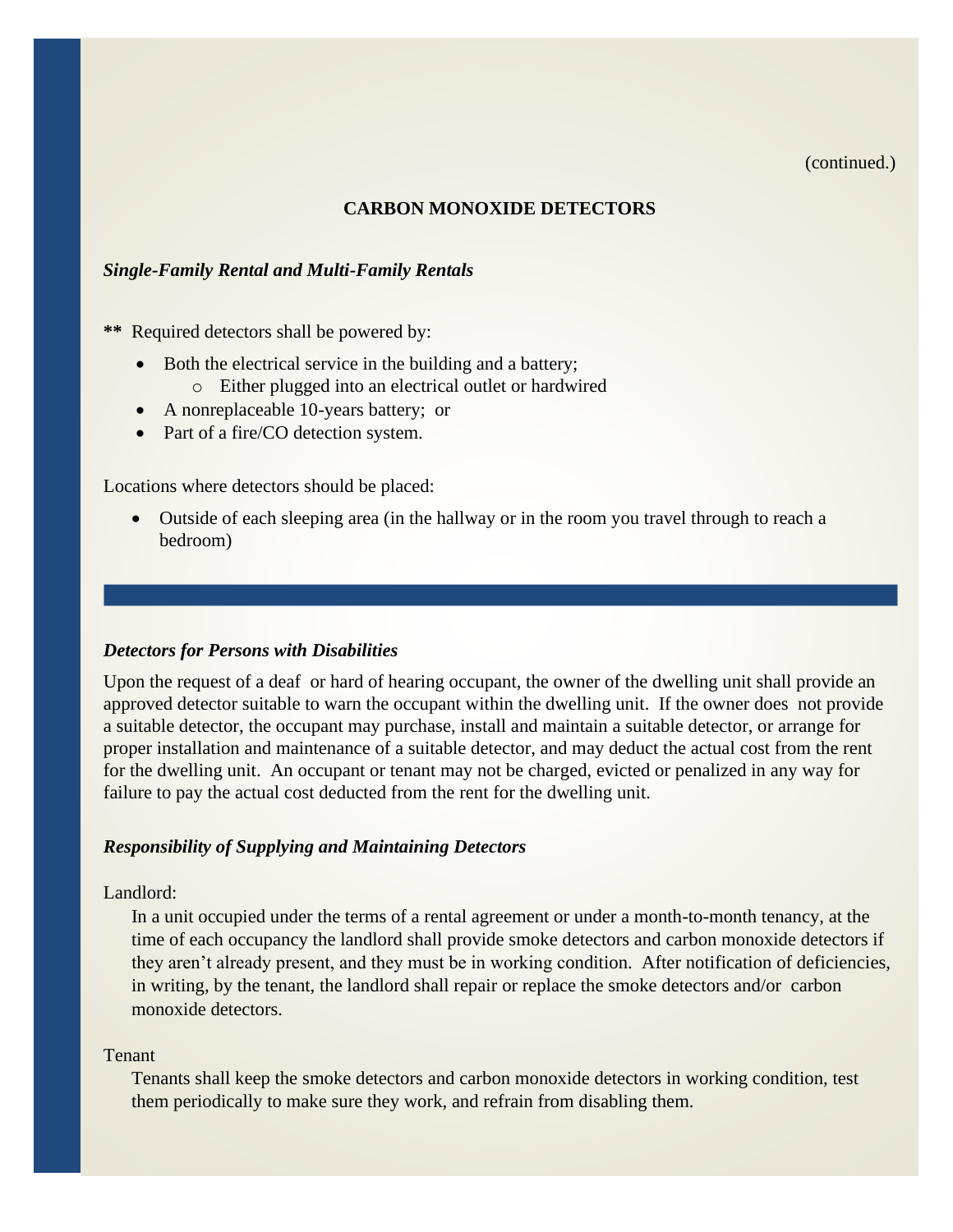

## **Fuel Gas Detectors**

## **Effective January 1, 2022**

The information below summarizes the general requirements currently in law for the installation, of fuel gas detectors in Maine. For more information, you can view the fuel gas detector law online at: Title 25, §2469

These ARE NOT the same device as a Carbon Monoxide detector and will not replace the need for those within buildings in Maine. Fuel gas detectors may be powered by any of the following methods, battery, plugged into an electrical outlet or hard wired. Regardless of the power source, the units must be maintained and installed per the manufacturer's instructions. Fuel gas detectors will only be required to be placed within the room where a propane, natural gas or liquified petroleum gas fueled appliance is located.

*Fuel gas detector required.* The building owner shall install, or cause to be installed, in accordance with the manufacturer's requirements at least one approved fuel gas detector in every room containing an appliance fueled by propane, natural gas or any liquified petroleum gas in:

- Each unit in any building of multi-family occupancy
- A fraternity house, sorority house or dormitory that is affiliated with an educational facility
- A children's home, emergency children's shelter, children's residential care facility, shelter for homeless children or specialized children's home
- A hotel, motel or inn
- A mixed-use occupancy that contains a dwelling unit
- A business occupancy
- A mercantile occupancy
- An assembly occupancy

**\*\*** Required detectors may be battery operated, plugged into an electrical outlet or hardwired.

## *Residential rental units*

In a unit listed above, under the terms of a rental agreement or under a month-to-month tenancy, at the time of each occupancy the landlord shall provide fuel gas detectors if they aren't already present, and they must be in working condition. After notification of deficiencies, in writing, by the tenant, the landlord shall repair or replace the fuel gas detector.

Tenants shall keep the fuel gas detectors in working condition, test them periodically to make sure they work, and refrain from disabling them.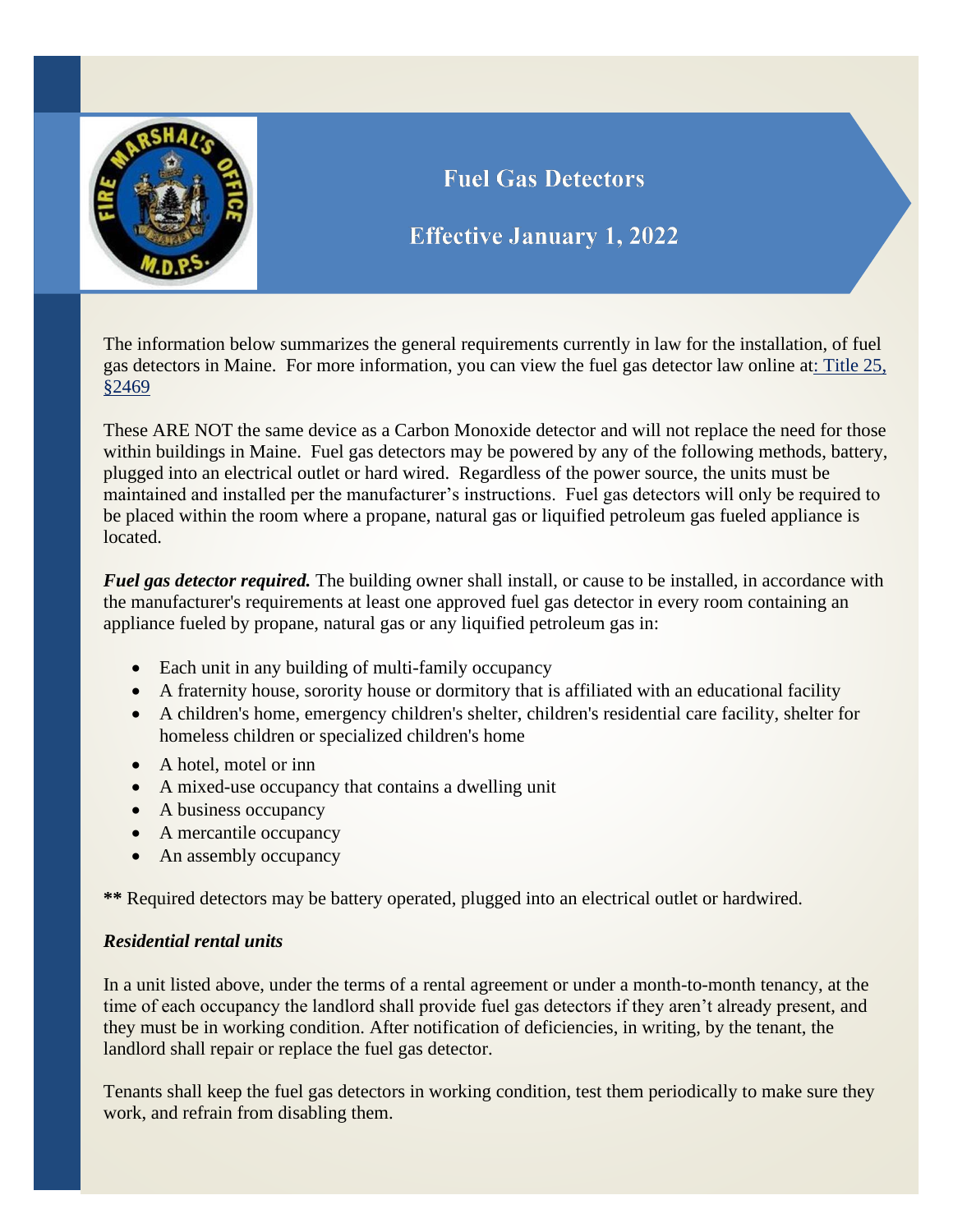# **INSPECTION APPOINTMENT DATE AND TIME**

The Caribou Housing Authority must be allowed to inspect the dwelling unit at reasonable times with reasonable notice. The family and owner will be notified of the inspection appointment by first class mail. If the family cannot be at home for the scheduled inspection appointment, the family must call and reschedule the inspection, *a minimum of two days prior to the inspection appointment*.



If the family misses the scheduled inspection and fails to reschedule the inspection, the CHA will only schedule one more inspection. If the family misses two inspections, the CHA will consider the family to have violated a Family Obligation and their assistance may be terminated.

The CHA inspector will not enter a unit if no one is home, over the age of 18 years of age. Nor will the inspector enter the unit with only the landlord. An adult family member must be present during the inspection!

> **aribou Housing Authority C 25 High Street Caribou ME 04736**

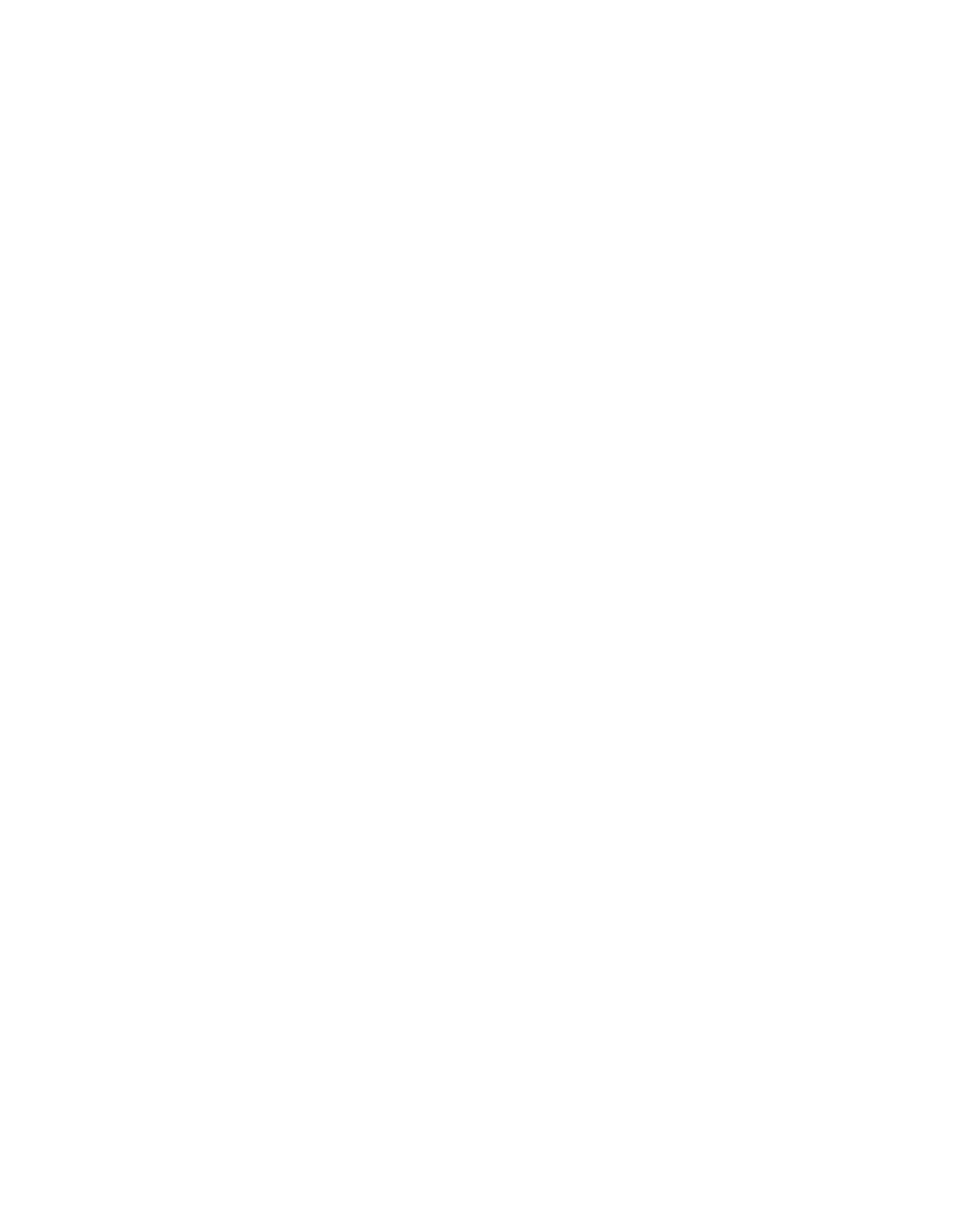#### *A definition of a disabled person:*

*A person with a disability is an individual who has a physical or mental impairment that substantially limits one or more major life activities or who has a record of having such an impairment or who is regarded as having a physical or mental impairment.*

Under federal law, housing providers must allow disabled individuals to make any "reasonable modifications" necessary for their full enjoyment of the premises. These modifications include structural alterations like installing grab bars in bathrooms, widening doorways, lowering kitchen cabinets, and building wheelchair ramps. Under most circumstances, tenant must pay for these modifications themselves. If the housing provider receives certain types of governmental assistance, however, he or she must pay for the modifications that would constitute an under administrative and financial burden. In cases where the tenant pays, the housing provider is also entitled to condition permission for the modification on the tenant's promise to restore the premises to their prior condition.

Federal law also mandates that landlords must make "reasonable accommodations" in their rules, policies, practices or services to afford disabled tenants "equal opportunity to use and enjoy a dwelling." To obtain such an accommodation, the tenant must first request it. If the housing provide asks, the tenant may then have to produce a physician's documentation verifying that the accommodation is necessary due to the tenant's disability.

## *Reasonable Modifications" include:*

- Door widening for wheelchair access.
- Access ramps for wheelchairs/walkers.
- Grab bar installation around the toilet, in the shower, or along the hallway.
- Removing or lowering kitchen or bathroom cabinets.
- Wrapping kitchen or bathroom sink pipes with insulation.

#### *"Reasonable Accommodations" include:*

- Allowing service animals, even a no-pet building, at least as long as the animal's behavior does not violate any provisions of the lease. Note: *A housing provider must allow a deaf or emotionally disturbed tenant to have a service animal if that animal is necessary to allow the tenant to fully enjoy the housing opportunity.*
- Moving a tenant to the ground floor for easier mobility.
- Reminding a tenant with a cognitive disability when rent is due.
- Reserving or assigning parking closer to the building for a person with mobility impairment.
- Allowing a representative payee or a co-signer for a disabled tenant.
- Waiting a rule against non-tenant using the laundry facilities to allow a friend or tenant with a disability to do the tenant's laundry.
- Allowing a tenant with a mental disability to terminate a lease early.
- Postponing the eviction of a tenant hospitalized due to a mental disability.

#### *As a housing provider you can:*

- Ask for the accommodation or modification request in writing.
- Ask for the verification of disability and need for accommodation or modification.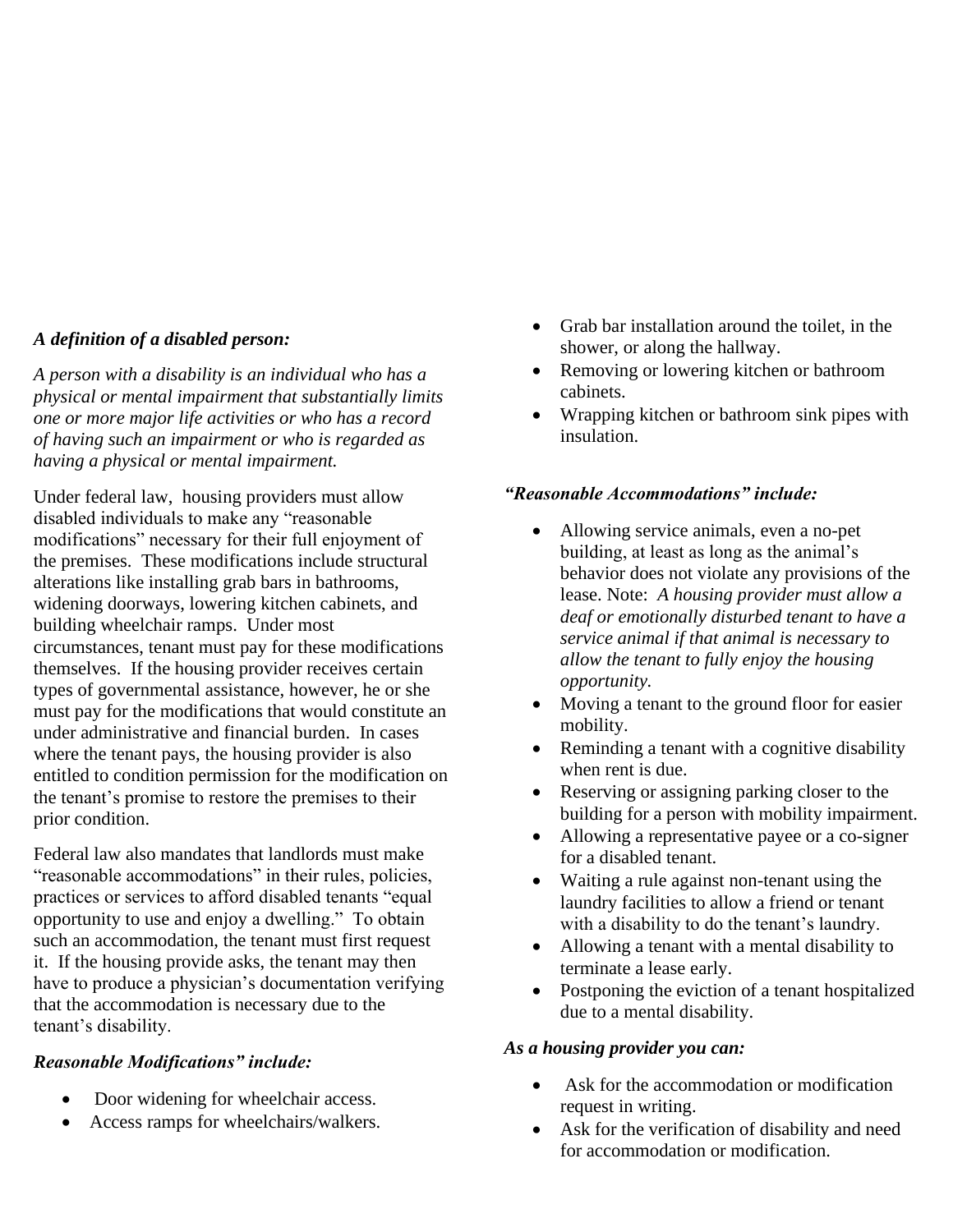- Disallow an accommodation or modification what would impose an undue financial or administrative burden, or constitute a fundamental alternation in the service provided.
- Condition permission of a modification on restoration of the interior of the unit to its' original state if the modification would interfere with the use and enjoyment of future occupants.